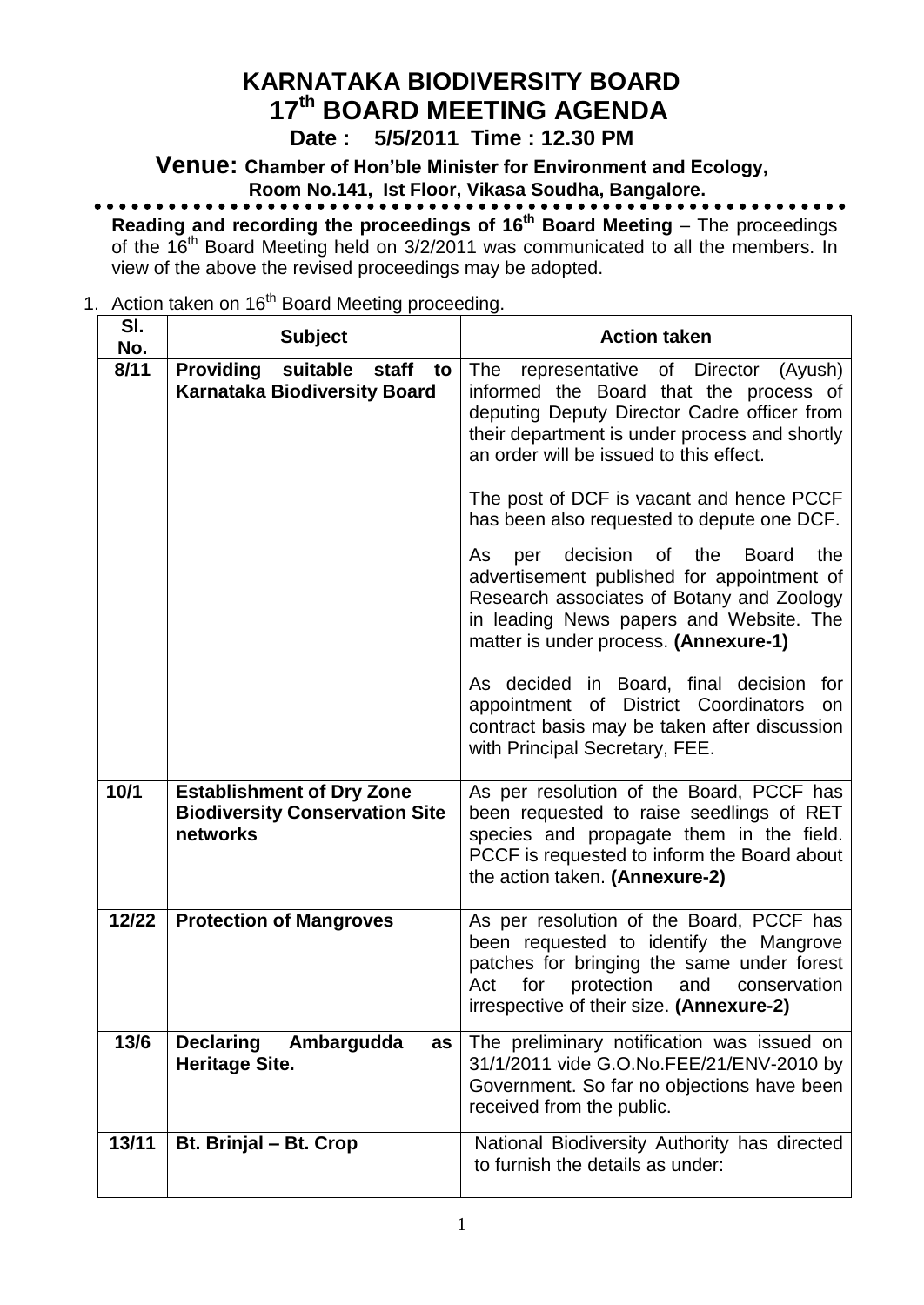|       |                                                                                                                            | 1. Status of progress of implementing the<br>agreements / sub-agreements between with<br>UAS, Dharwar with M/s.Mahyco and M/s.<br>Sathguru, also information about the use of<br>locally adapted cultivars in this programme<br>disclosing their identities.<br>2. Objectives of M/s. Mahyco and M/s.<br>Satguru to enter above agreements and<br>achieving<br>those<br>objectives,<br>stage<br>of<br>research materials and results shared so far.<br>(Annexure-3)<br>Accordingly we have requested UAS,<br>Dharwar, M/s.Mahyco and M/s. Sathguru to                                                                                                                                             |
|-------|----------------------------------------------------------------------------------------------------------------------------|---------------------------------------------------------------------------------------------------------------------------------------------------------------------------------------------------------------------------------------------------------------------------------------------------------------------------------------------------------------------------------------------------------------------------------------------------------------------------------------------------------------------------------------------------------------------------------------------------------------------------------------------------------------------------------------------------|
|       |                                                                                                                            | furnish the above information.                                                                                                                                                                                                                                                                                                                                                                                                                                                                                                                                                                                                                                                                    |
| 13/12 | <b>Vegetation Mapping by Forest</b><br><b>Survey of India</b>                                                              | The report of Principal Chief Conservator of<br>Forests is awaited.                                                                                                                                                                                                                                                                                                                                                                                                                                                                                                                                                                                                                               |
| 14/1  | Removal of some species from<br>purview<br><b>Biological</b><br>of<br>the<br>Diversity Act<br>2002<br>under<br>Section-40. | Dr. Subash Chandra, Environment Specialist<br>has been requested to provide some more<br>information in consultation with experts. His<br>reply is awaited.                                                                                                                                                                                                                                                                                                                                                                                                                                                                                                                                       |
| 14/3  | <b>Declaring Heritage Sites</b>                                                                                            | In the 16 <sup>th</sup> Board meeting, it was decided to<br>drop the matter of declaring Netrani Island as<br>Meanwhile,<br>Heritage<br>Site.<br>the<br>Chief<br>Secretary, Govt. of Karnataka has addressed<br>a letter to Defence Secretary, Govt. of India<br>that in view of the importance of the Island<br>as identified Heritage Site under Biological<br>Diversity Act 2002, necessary direction may<br>be issued to the Naval Authorities not to take<br>up firing in this island and request them to<br>find out any other suitable land for this<br>purpose in consultation with the District<br>magistrate. The matter is placed before the<br>Board for deliberations. (Annexure- 4) |
| 14/4  | <b>Site</b><br><b>Heritage</b><br><b>Management</b><br><b>Rules</b>                                                        | drafts<br>for<br><b>The</b><br>Management<br><b>Rules</b><br>Conservation of Heritage Site have been<br>submitted to National Biodiversity Authority.<br>Approval of rules by National Biodiversity<br>Authority is awaited.                                                                                                                                                                                                                                                                                                                                                                                                                                                                      |
| 14/5  | <b>Declaration of Heritage Trees</b>                                                                                       | It was decided by the Board that further<br>action will<br>be taken after framing the<br>Karnataka Heritage Tree rules, 2010 and all<br>the proposals will be considered together in a<br>comprehensive manner.                                                                                                                                                                                                                                                                                                                                                                                                                                                                                   |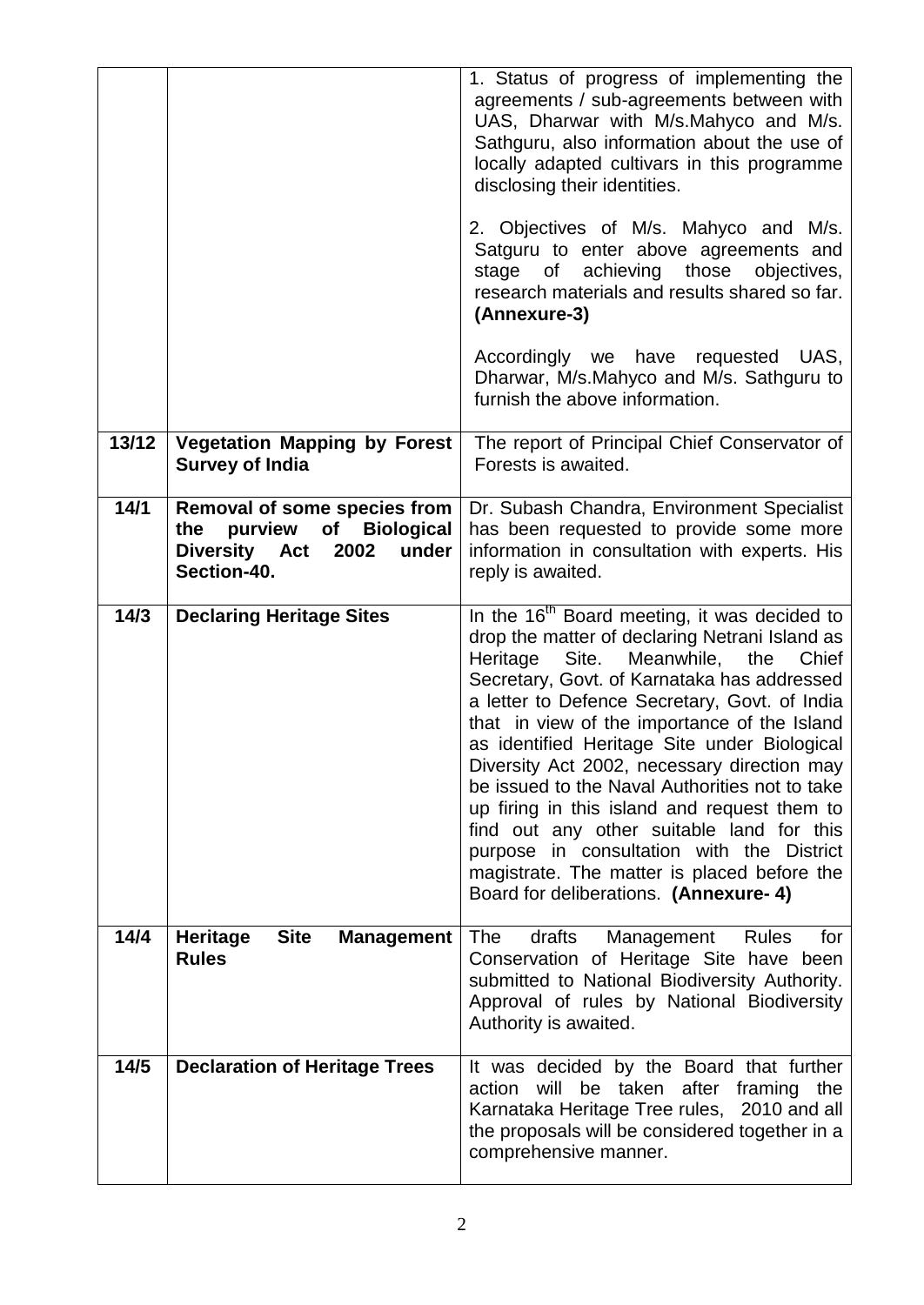| 14/8  | <b>Protection of Estuaries</b>                                                                                                                                           | Survey report of Kali and Agnashini estuaries<br>is awaited from Dr. V.N. Naik, by Department<br>of Marine Biology, Karnataka University,<br>P.G.Center, Karwar. After receipt of the<br>report matter will be processed.                                                                       |
|-------|--------------------------------------------------------------------------------------------------------------------------------------------------------------------------|-------------------------------------------------------------------------------------------------------------------------------------------------------------------------------------------------------------------------------------------------------------------------------------------------|
| 14/9  | Preparation of documentary<br>film                                                                                                                                       | Expression of Interest is invited through<br>advertisement from various agencies and<br>individuals for preparation of documentary<br>film. After receiving the proposals further<br>action will be taken.                                                                                      |
| 14/10 | <b>Conference</b><br><b>Biodiversity</b><br>of<br><b>Committees</b><br><b>Management</b><br><u>in</u><br><b>Bangalore</b>                                                | As decided in the Board meeting, the<br>concerned district Nodal officers have been<br>instructed to conduct meetings and training<br>programmes in the districts.                                                                                                                              |
| 14/11 | <b>Amendment to Karnataka Tree</b><br>preservation Act.                                                                                                                  | PCCF has informed that a Consultative<br>Workshop<br>involving<br>Farmers,<br>Environmentalists, NGOs and Senior Forest<br>Officers was conducted in Aranya Bhawan<br>the<br>3/8/2010<br>and proceedings<br>οf<br>on<br>workshop has<br>been submitted<br>the<br>to<br>Government. (Annexure-5) |
| 14/13 | Preparation of district level<br><b>Action plan on Biodiversity</b>                                                                                                      | The Board has informed to all the CEOs of<br>Zilla<br>Panchayaths<br>to<br>district<br>prepare<br>biodiversity Action plan as early as possible<br>and submit the same to the Board. The<br>RDPR Dept. has issued a circular in this<br>matter. (Annexure-6)                                    |
| 14/14 | Project proposal of Pilukula<br><b>Nisarga Dhama Society (R)</b>                                                                                                         | In pursuance of Government order an<br>agreement has been signed between Board<br>and Society for taking up the work. Rs.14.00<br>lakhs has been released. Further action will<br>be taken after receipt of the progress report.                                                                |
| 14/16 | Project proposal of Baseline<br>profiling of Cultural-Heritage<br><b>Biodiversity</b><br><b>Resources</b><br>in<br><b>Select</b><br><b>Eco-Zones</b><br>οf<br>Karnataka. | As per resolution of the Board, the proposal<br>is submitted to Government for issuing<br>necessary Government order.                                                                                                                                                                           |
| 15/1  | <b>Declaration of Natural Heritage</b><br><b>Sites</b>                                                                                                                   | As per decision of the Board, the DCF, Sagar<br>has been requested to send the detail report<br>of Hosagunda sacred grove of Sagar taluk.<br>After receiving the report matter will be<br>referred to Expert Committee.                                                                         |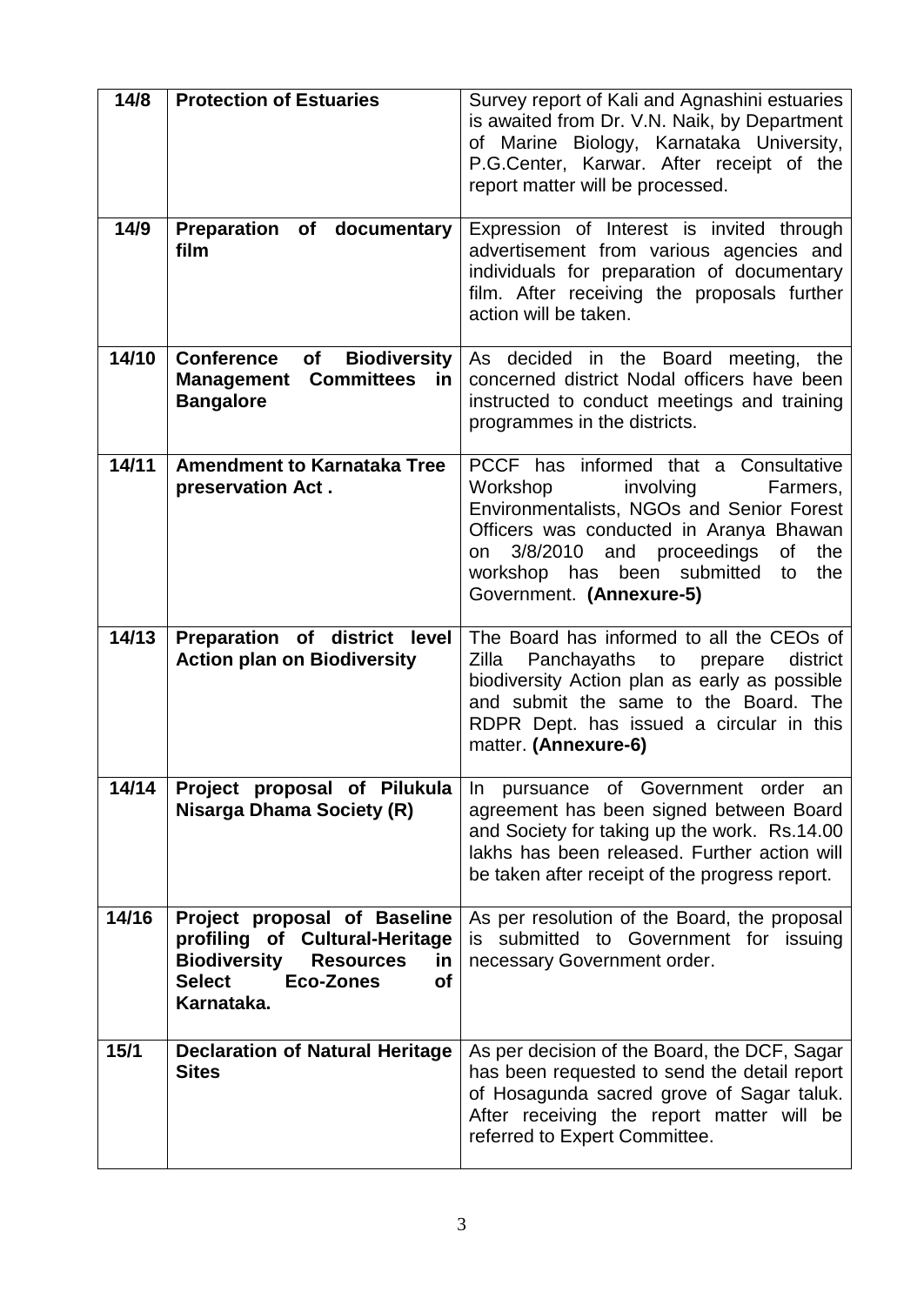| 15/2  | <b>Declaration</b><br><b>of</b><br>Agro<br><b>Biodiversity Heritage Site</b>                                                                                                             | Assistant Directors of Agriculture of Sorab,<br>Sagar, Sirsi and Hangal taluks have been<br>asked to collect relevant information to<br>declare Varada<br>River<br><b>Basin</b><br>Agro<br>as<br>Biodiversity heritage site. They have been<br>asked to submit the proposals through DCFs<br>(SF). The subject will be placed before the<br>committee<br>after<br>Expert<br>receipt<br>of<br>comprehensive proposals. |
|-------|------------------------------------------------------------------------------------------------------------------------------------------------------------------------------------------|-----------------------------------------------------------------------------------------------------------------------------------------------------------------------------------------------------------------------------------------------------------------------------------------------------------------------------------------------------------------------------------------------------------------------|
| 15/3  | <b>Declaration</b><br>river<br><b>of</b><br>some<br>patches as Heritage Site                                                                                                             | Fisheries Department<br>with<br>The<br>lot<br>of<br>persuasion has declared 7 patches out of<br>identified 16 patches, as Fish sanctuaries,<br>Karnataka<br>Inland<br>under<br>fisheries<br>Conservation, Development and Regulation<br>$Act - 1996.$<br>As decided in the Board the Director,<br>Department of Fisheries has been asked to                                                                           |
|       |                                                                                                                                                                                          | submit opinion for remaining 9 patches. Their<br>reply is awaited. (Annexure- 7)                                                                                                                                                                                                                                                                                                                                      |
| 15/9  | <b>Financial assistance</b><br>the<br>to<br>Lake 2010 Symposium                                                                                                                          | As directed by the Board, letter has been<br>addressed to the organizers of Lake 2010<br>Symposium<br>centre<br>for<br>ie.,<br>ecological<br>sciences,<br>Indian<br>Institute<br>0f<br>Science,<br>Bangalore, to circulate<br>the<br><b>of</b><br>copy<br>recommendations emerged in symposium to<br>all Line Departments for further action.                                                                         |
| 15/10 | <b>Integrated Ecological Carrying</b><br><b>Capacity</b><br>study<br><b>Uttara</b><br><b>of</b><br><b>Kannada District</b>                                                               | An amount of Rs.20.00 lakhs was released<br>1 <sup>st</sup> Installment, the Registrar IISc has<br>as<br>submitted progress report, UC and vouchers<br>for Rs.20.00 lakhs. The same has been<br>submitted to Secretary (E&E) for considering<br>release of 2nd Installment.                                                                                                                                           |
| 15/12 | <b>Declaration</b><br>Sri.<br><b>of</b><br>Lakshmikantha<br>Swamy,<br><b>Medicinal</b><br>Eco-park,<br>Devaragudda<br>(Sri<br>Giri),<br>Padmanabhanagar, Bangalore,<br>as heritage site. | decided in the Board, opinion<br>As<br>of<br>Commissioner, BBMP, Bangalore, has been<br>sought regarding declaring the said land as<br>Heritage Site. The reply is awaited.                                                                                                                                                                                                                                           |
| 15/13 | Financial assistance to Raichur<br>Kendra<br>for<br>Vignana<br>establishment<br>biodiversity<br>of<br>park.                                                                              | The board has asked Deputy Conservator of<br>Forests (Social Forestry) Raichur to send a<br>report on this matter. The reply is awaited.                                                                                                                                                                                                                                                                              |
| 16/1  | Establishment of<br>Zone<br>Dry<br><b>Biodiversity</b><br>in-situ<br><b>Conservation sites network.</b>                                                                                  | The Board approved the proposal submitted<br>by Member Secretary as under:-<br>1. Herbarium Assistance - Rs. 36,000/-                                                                                                                                                                                                                                                                                                 |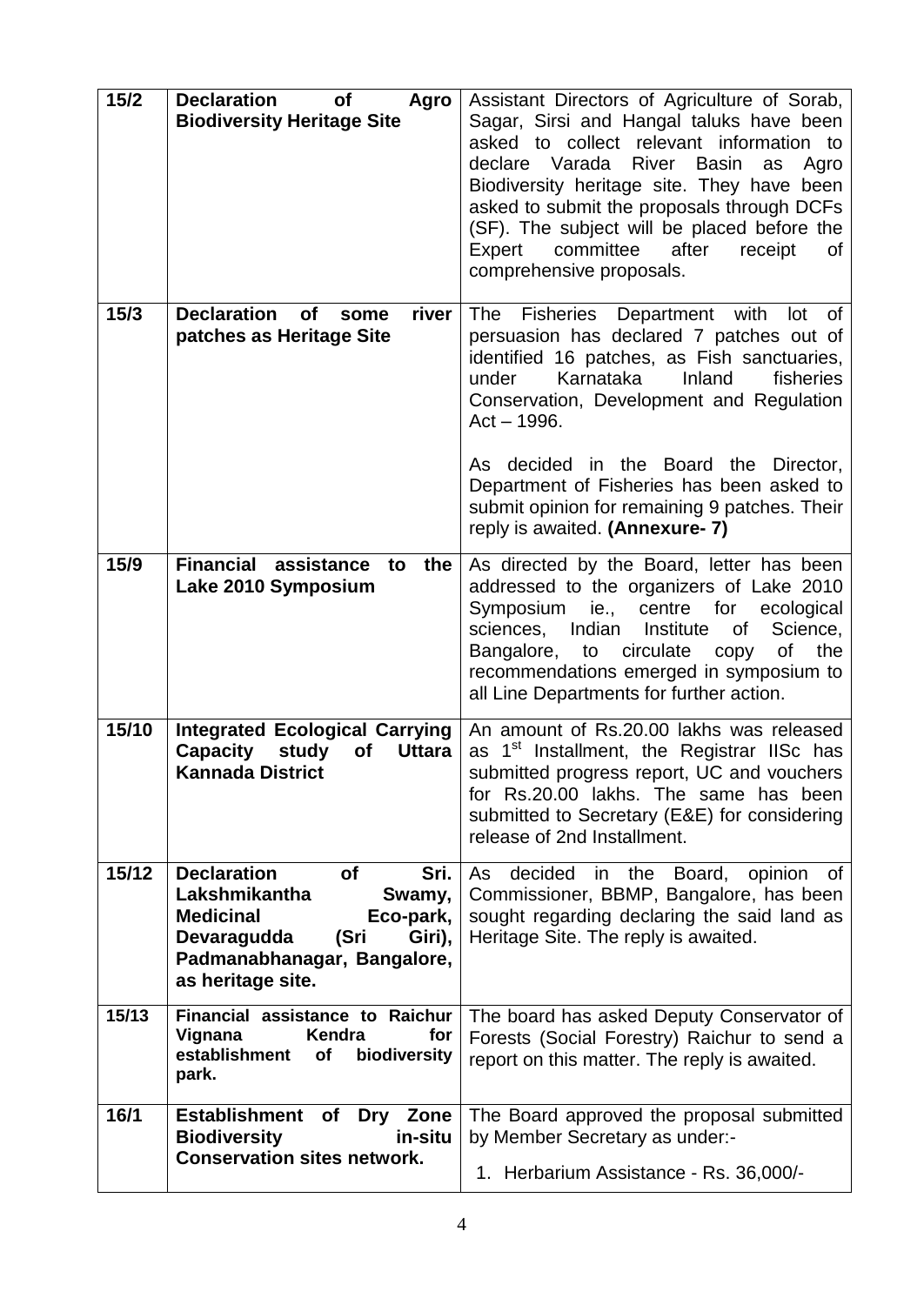|      |                                                                                                                                                                                                    | 2. Botanical Survey- Rs. 1.75 lakh for 13<br>sites for two seasons.                                                                                                                                                                                                                                                                                                                                                                                                                                     |
|------|----------------------------------------------------------------------------------------------------------------------------------------------------------------------------------------------------|---------------------------------------------------------------------------------------------------------------------------------------------------------------------------------------------------------------------------------------------------------------------------------------------------------------------------------------------------------------------------------------------------------------------------------------------------------------------------------------------------------|
|      |                                                                                                                                                                                                    | 3. Identification and establishment of five<br>in-situ conservation sites.<br>This work is proposed in the districts of<br>Ramanagar, Chikkaballapur, Haveri, Gadag,<br>& Yadgir at rate Rs. 2.413 lakhs/site with<br>total cost of Rs. 12.065 lakhs including<br>botanisation.                                                                                                                                                                                                                         |
|      |                                                                                                                                                                                                    | 4. Protection and Maintenance of sites from<br>$2^{nd}$ to $5^{th}$ year with Total Cost - Rs. 10.01<br>lakhs for 13 sites in the $2^{nd}$ year.                                                                                                                                                                                                                                                                                                                                                        |
|      |                                                                                                                                                                                                    | Since the coordinator of this project is<br>repatriated to his parent organization i.e.<br>FRLHT, from next year onwards the project<br>may be implemented through FRLHT.                                                                                                                                                                                                                                                                                                                               |
|      |                                                                                                                                                                                                    | In view of the budgetary constraints only<br>SI. No 1, 2 & 4 can be taken up with some<br>modifications detailed below as requested by<br>FRLHT.                                                                                                                                                                                                                                                                                                                                                        |
|      |                                                                                                                                                                                                    | 1. Transportation Charges for two seasons<br>$=$ Rs. 52,000/-<br>2. Honorarium for local experts – 2 persons<br>for 6 days including travel @ Rs.500/- per<br>$site = Rs. 78,000/$ -<br>3. Institutional Charges $10\%$ = Rs. 13,000/-                                                                                                                                                                                                                                                                  |
|      |                                                                                                                                                                                                    | Total cost of the project will be Rs. 13.55<br>lakhs. (Annexure-8)                                                                                                                                                                                                                                                                                                                                                                                                                                      |
|      |                                                                                                                                                                                                    | The proposal is placed before the Board for<br>consideration.                                                                                                                                                                                                                                                                                                                                                                                                                                           |
| 16/3 | <b>Declaration of Mango Farm as</b><br><b>Biodiversity</b><br><b>Heritage</b><br>Agro<br>Site.                                                                                                     | The letter has been addressed to Senior<br>Assistant Director of Horticulture, Malavalli<br>taluk, Mandya district requesting to collect<br>the details on the Mango farm and submit the<br>proposal through DCF, (SF), Mandya. The<br>reply is awaited.                                                                                                                                                                                                                                                |
| 16/4 | Project on Conservation and<br><b>Utilization of Deep water Rice</b><br><b>Resources</b><br><b>Genetic</b><br><b>of</b><br>the<br>Varada River Course in the<br><b>Western Ghats of Karnataka.</b> | As resolved in the 16 <sup>th</sup> Board Meeting the<br>project proposal was referred<br>to<br>Agro<br>Biodiversity Expert committee<br>their<br>for<br>opinion. The project proposal was discussed<br>in the meeting of Expert Committee on Agro<br>biodiversity held on 21/3/2011. As per the<br>recommendation of the Expert Committee a<br>revised project proposal has been submitted<br>by the Principal Investigator and the same is<br>put for the consideration of the Board.<br>(Annexure-9) |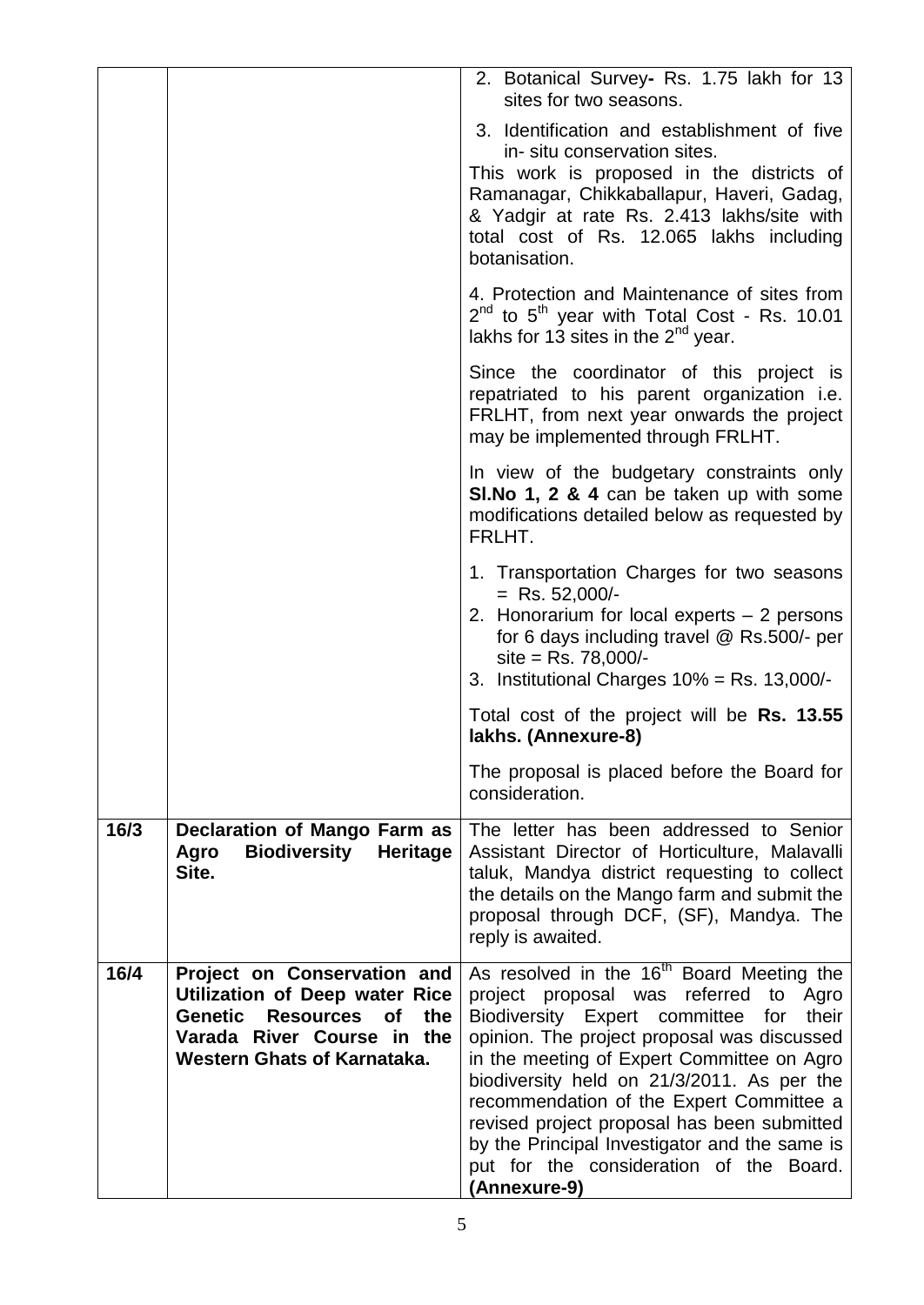| 16/5 | <b>Financial</b><br><b>Assistance</b><br>to<br>conduct National Seminar on<br>Diversity,<br><b>Forest Resources:</b><br><b>Utilization and Conservation.</b> | As decided by the Board, Rs. 25,000/- was<br>released for conducting the National Seminar<br>on 9 <sup>th</sup> –11 <sup>th</sup> March 2011 at GKVK, Bangalore.                                                                                                                                                                                                                                                                                                                                                                                                                                                                                                                                                                                                                                                                        |
|------|--------------------------------------------------------------------------------------------------------------------------------------------------------------|-----------------------------------------------------------------------------------------------------------------------------------------------------------------------------------------------------------------------------------------------------------------------------------------------------------------------------------------------------------------------------------------------------------------------------------------------------------------------------------------------------------------------------------------------------------------------------------------------------------------------------------------------------------------------------------------------------------------------------------------------------------------------------------------------------------------------------------------|
| 16/6 | Incentives to farmers who are<br>maintaining<br><b>Traditional</b><br>Varieties of crops.                                                                    | The matter was discussed in the Agro<br>Biodiversity Expert Committee meeting and it<br>was decided to prepare a comprehensive<br>proposal in consultation with the experts in<br>the field.                                                                                                                                                                                                                                                                                                                                                                                                                                                                                                                                                                                                                                            |
| 16/7 | <b>Biodiversity</b><br><b>Awareness</b><br>programmes<br>clubs<br>Eco<br>in.<br>established<br><b>NGC</b><br>under<br>programme.                             | addressed<br>letter<br>has<br>been<br>A<br>to<br>Commissioner, Dept of Public Instructions,<br>Bangalore, requesting to furnish names of<br>100 schools, colleges from across Karnataka<br>State who have been established Eco clubs<br>in their institutions to provide incentives for<br>conducting biodiversity programmes. Further<br>action will be taken after the receipt of the<br>information.                                                                                                                                                                                                                                                                                                                                                                                                                                 |
| 16/8 | <b>Providing incentives to owners</b><br>of the Heritage trees.                                                                                              | As resolved in the 16 <sup>th</sup> Board Meeting the<br>matter was referred to the Expert Committee<br>meeting. Expert Committee<br>has made<br>following suggestions:-<br>1) The expenses required to maintain<br>and to protect Heritage Trees from<br>biotic and abiotic pressures can be<br>considered by the Board on request of<br>the owner of such trees.<br>2) Symbolic one time reward to owner as<br>an incentive to protect the Heritage<br>trees.<br>3) Reward by District In-charge Minister<br>on special occasion like Biodiversity<br>day, Earth day, Environment day and<br>honoring the owners of Heritage tree<br>by local dignitaries.<br>4) Publishing photograph of the owner<br>along with Heritage Tree in leading<br>dailies. (Annexure - 10)<br>The matter is put up for the consideration of<br>the Board. |
| 16/9 | <b>Providing financial assistance</b><br>to BMCs for protection<br>of<br><b>Biodiversity Heritage Sites.</b>                                                 | In view of the budget constraints, these<br>works will be undertaken with the grant of<br>sanctioned<br>by National<br>Rs.4.50<br>lakhs<br>Biodiversity Authority for the same purpose.                                                                                                                                                                                                                                                                                                                                                                                                                                                                                                                                                                                                                                                 |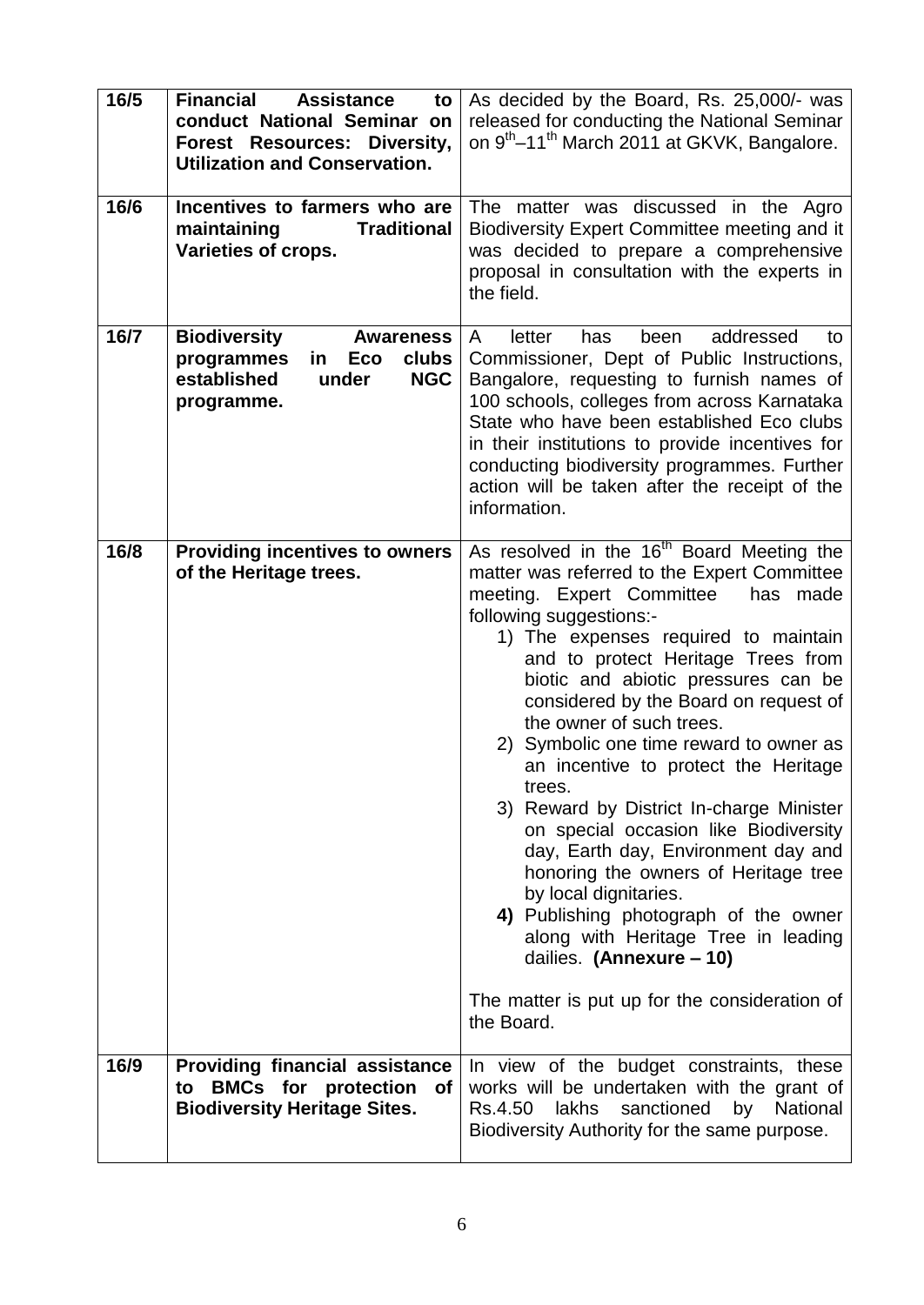| 16/10 | <b>of</b><br><b>Construction</b><br>agriculture<br>museum building in E-10 Block<br>of GKVK Campus.                         | Necessary directions have been issued<br>university authorities, GKVK, Bangalore.                                                                                                                                                                                                                                                                           |
|-------|-----------------------------------------------------------------------------------------------------------------------------|-------------------------------------------------------------------------------------------------------------------------------------------------------------------------------------------------------------------------------------------------------------------------------------------------------------------------------------------------------------|
| 16/11 | <b>Organizing</b><br><b>Awareness</b><br><b>Programmes on Environment</b><br>throughout state by Vanamitra<br>organization. | Vanamitra organization has been contacted<br>by Board office to submit the requirements of<br>the equipment needed by the organization<br>for conducting awareness programmes on<br>biodiversity.                                                                                                                                                           |
| 16/12 | <b>Financial</b><br>assistance<br>to<br>"Karnataka<br><b>Grameena</b><br>Parmprika Vaidya Parishat (R).                     | As decided by the Board, Rs. 25,000/- was<br>released for the said conference held in<br>Koppal on 25 <sup>th</sup> & 26 <sup>th</sup> Feb 2011.                                                                                                                                                                                                            |
| 16/13 | Financial assistance<br>to<br>of<br><b>Department</b><br>Botany,<br><b>University of Dharwad.</b>                           | As decided by the Board, Rs. 25,000/- was<br>released to conduct the National Conference<br>Biodiversity and<br><b>Biotechnology</b><br>for<br>sustainable development on 21 <sup>st</sup> & 22 <sup>nd</sup><br>March 2011 in Dharwad.                                                                                                                     |
| 16/14 | Annual plan of operation for<br>balance amount of Rs. 22.393<br>lakhs.                                                      | The Action plan of operation for balance<br>of<br>Rs.22.393<br><b>lakhs</b><br>under<br>amount<br>establishment of Kuvempu Bio-park project<br>was approved in-principle by the Board in its<br>16 <sup>th</sup> Board Meeting. The Secretary (E&E)<br>has been requested to pursue the matter<br>with Department of Finance for necessary<br>revalidation. |

## **New Subjects**

| 17/1 | Budget allocation for the |  | The budget allocation for the year 2011-12 is   |                      |  |
|------|---------------------------|--|-------------------------------------------------|----------------------|--|
|      | year 2011-12              |  | as under                                        |                      |  |
|      |                           |  | Officers' Salary                                | 48.82 lakhs          |  |
|      |                           |  | Supporting Staff Salary -                       | 13.00 lakhs          |  |
|      |                           |  | and the state of the<br>TA/DA                   | 05.00 lakhs          |  |
|      |                           |  | Office Expenditure Face                         | 15.78 lakhs          |  |
|      |                           |  | <b>Preparation of PBRs</b>                      | 08.75 lakhs          |  |
|      |                           |  | Training, Workshop &                            |                      |  |
|      |                           |  | <b>Seminars</b>                                 | 07.50 lakhs          |  |
|      |                           |  | Vehicle Maintenance and                         |                      |  |
|      |                           |  | fuel Charges                                    | 05.00 lakhs          |  |
|      |                           |  | Meeting Expenses Facebook                       | 00.50 lakhs          |  |
|      |                           |  | Books and Periodicals - 00.22 lakhs             |                      |  |
|      |                           |  | Advertisement and Publicity - 04.00 lakhs       |                      |  |
|      |                           |  | Printing                                        | 03.00 lakhs          |  |
|      |                           |  | Dry Zone Biodiversity Conservation- 11.85 lakhs |                      |  |
|      |                           |  | Documentary film                                | - 05.00 lakhs        |  |
|      |                           |  |                                                 | Total - 129.50 lakhs |  |
|      |                           |  | The proposal is placed before the board for     |                      |  |
|      |                           |  | consideration and approval.                     |                      |  |
|      |                           |  |                                                 |                      |  |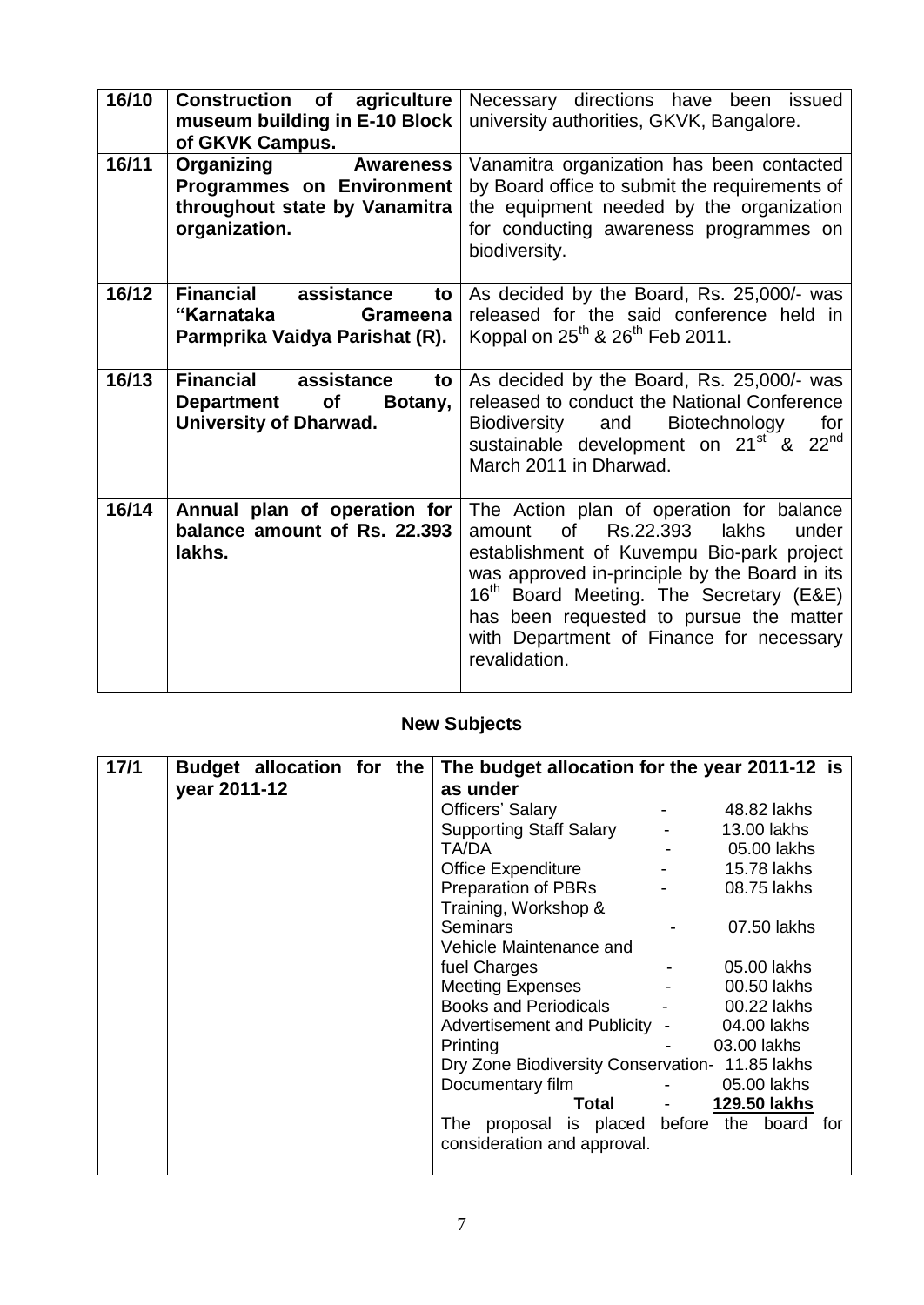| $17/2$ | <b>Continuous</b><br>non-official<br>Karnataka<br>Board meetings.                                                | absence<br>of l<br>member<br>in<br><b>Biodiversity</b> | Prof. R. Sukumar, Director, Center for Ecological<br>Sciences, Indian institute of science, Bangalore,<br>is one of the non-official members of the Board.<br>He has attended only meeting on 26/2/2010<br>after his nomination as the new member and he<br>absent for 3 meetings. He is<br>was<br>contributing much to the purpose for which he<br>was nominated.<br>It is proposed to nominate Dr. Ramaksrihna,<br>former director and advisor, Zoological Survey of<br>India as a new Non-official member of the Board<br>in place of Prof. R.Sukumar. Dr. Ramaksrihna<br>has agreed to work as a non official member of<br>the Board.<br>The matter is placed before the Board for<br>consideration. (Annexure-11) | not                            |
|--------|------------------------------------------------------------------------------------------------------------------|--------------------------------------------------------|------------------------------------------------------------------------------------------------------------------------------------------------------------------------------------------------------------------------------------------------------------------------------------------------------------------------------------------------------------------------------------------------------------------------------------------------------------------------------------------------------------------------------------------------------------------------------------------------------------------------------------------------------------------------------------------------------------------------|--------------------------------|
| $17/3$ | Project<br>on<br>livelihood opportunities for<br>people<br>rural<br>conservation<br>sustainable<br>biodiversity. | improving<br>by<br>and<br>of<br><b>use</b>             | The abstract of livelihood project submitted to<br>National Biodiversity Authority is as under.<br>(Annexure-12).<br>The same is put up for information                                                                                                                                                                                                                                                                                                                                                                                                                                                                                                                                                                |                                |
| SI.No. | <b>Ecosystem</b>                                                                                                 |                                                        | Pregramme                                                                                                                                                                                                                                                                                                                                                                                                                                                                                                                                                                                                                                                                                                              | <b>Amount</b><br>(in Rs lakhs) |
| 1.     | Agro Ecosystems                                                                                                  |                                                        | Encouragement of agro forestry                                                                                                                                                                                                                                                                                                                                                                                                                                                                                                                                                                                                                                                                                         | 2004.00                        |
|        |                                                                                                                  |                                                        |                                                                                                                                                                                                                                                                                                                                                                                                                                                                                                                                                                                                                                                                                                                        |                                |
|        |                                                                                                                  |                                                        | Encouragement to Organic farming/on-farm                                                                                                                                                                                                                                                                                                                                                                                                                                                                                                                                                                                                                                                                               | 15.00                          |
|        |                                                                                                                  | conservation work                                      |                                                                                                                                                                                                                                                                                                                                                                                                                                                                                                                                                                                                                                                                                                                        |                                |
|        |                                                                                                                  |                                                        | Diversified farming systems                                                                                                                                                                                                                                                                                                                                                                                                                                                                                                                                                                                                                                                                                            | 12.50                          |
|        |                                                                                                                  |                                                        | Focus on conservation of genetic diversity                                                                                                                                                                                                                                                                                                                                                                                                                                                                                                                                                                                                                                                                             | 10.00                          |
|        |                                                                                                                  |                                                        | <b>Establishment and Maintenance of</b>                                                                                                                                                                                                                                                                                                                                                                                                                                                                                                                                                                                                                                                                                | 10.00                          |
|        |                                                                                                                  |                                                        | community seed banks:                                                                                                                                                                                                                                                                                                                                                                                                                                                                                                                                                                                                                                                                                                  | 22.00                          |
|        |                                                                                                                  |                                                        | Promotion of biodiversity linked tourism in<br><b>Biodiversity Heritage Sites/trees</b>                                                                                                                                                                                                                                                                                                                                                                                                                                                                                                                                                                                                                                |                                |
| 2.     | <b>Forest</b>                                                                                                    |                                                        | Adoption of improved fuel wood efficiency                                                                                                                                                                                                                                                                                                                                                                                                                                                                                                                                                                                                                                                                              | 10.00                          |
|        | <b>Ecosystem</b>                                                                                                 | devices                                                |                                                                                                                                                                                                                                                                                                                                                                                                                                                                                                                                                                                                                                                                                                                        |                                |
|        |                                                                                                                  |                                                        | Providing alternative energy devices (Solar                                                                                                                                                                                                                                                                                                                                                                                                                                                                                                                                                                                                                                                                            | 20.00                          |
|        |                                                                                                                  | Cookers)                                               |                                                                                                                                                                                                                                                                                                                                                                                                                                                                                                                                                                                                                                                                                                                        |                                |
|        |                                                                                                                  |                                                        | Promotion of conservation of biodiversity                                                                                                                                                                                                                                                                                                                                                                                                                                                                                                                                                                                                                                                                              | 30.00                          |
|        |                                                                                                                  |                                                        | outside the protected area network on                                                                                                                                                                                                                                                                                                                                                                                                                                                                                                                                                                                                                                                                                  |                                |
|        |                                                                                                                  |                                                        | private property/common lands/water                                                                                                                                                                                                                                                                                                                                                                                                                                                                                                                                                                                                                                                                                    | 10.00                          |
|        |                                                                                                                  |                                                        | Utilization of invasive species for furniture<br>making, Basket weaving etc                                                                                                                                                                                                                                                                                                                                                                                                                                                                                                                                                                                                                                            |                                |
| 3.     | <b>Mountain</b>                                                                                                  |                                                        | Conservation of sacred groves                                                                                                                                                                                                                                                                                                                                                                                                                                                                                                                                                                                                                                                                                          | 511.00                         |
|        | <b>Ecosystems</b>                                                                                                |                                                        |                                                                                                                                                                                                                                                                                                                                                                                                                                                                                                                                                                                                                                                                                                                        |                                |
|        |                                                                                                                  | water harvesting                                       | Strengthening traditional practices of Rain                                                                                                                                                                                                                                                                                                                                                                                                                                                                                                                                                                                                                                                                            | 8.00                           |
| 4.     | Desert (dry land)                                                                                                |                                                        | Encouraging local breeds of chicken and                                                                                                                                                                                                                                                                                                                                                                                                                                                                                                                                                                                                                                                                                | 30.00                          |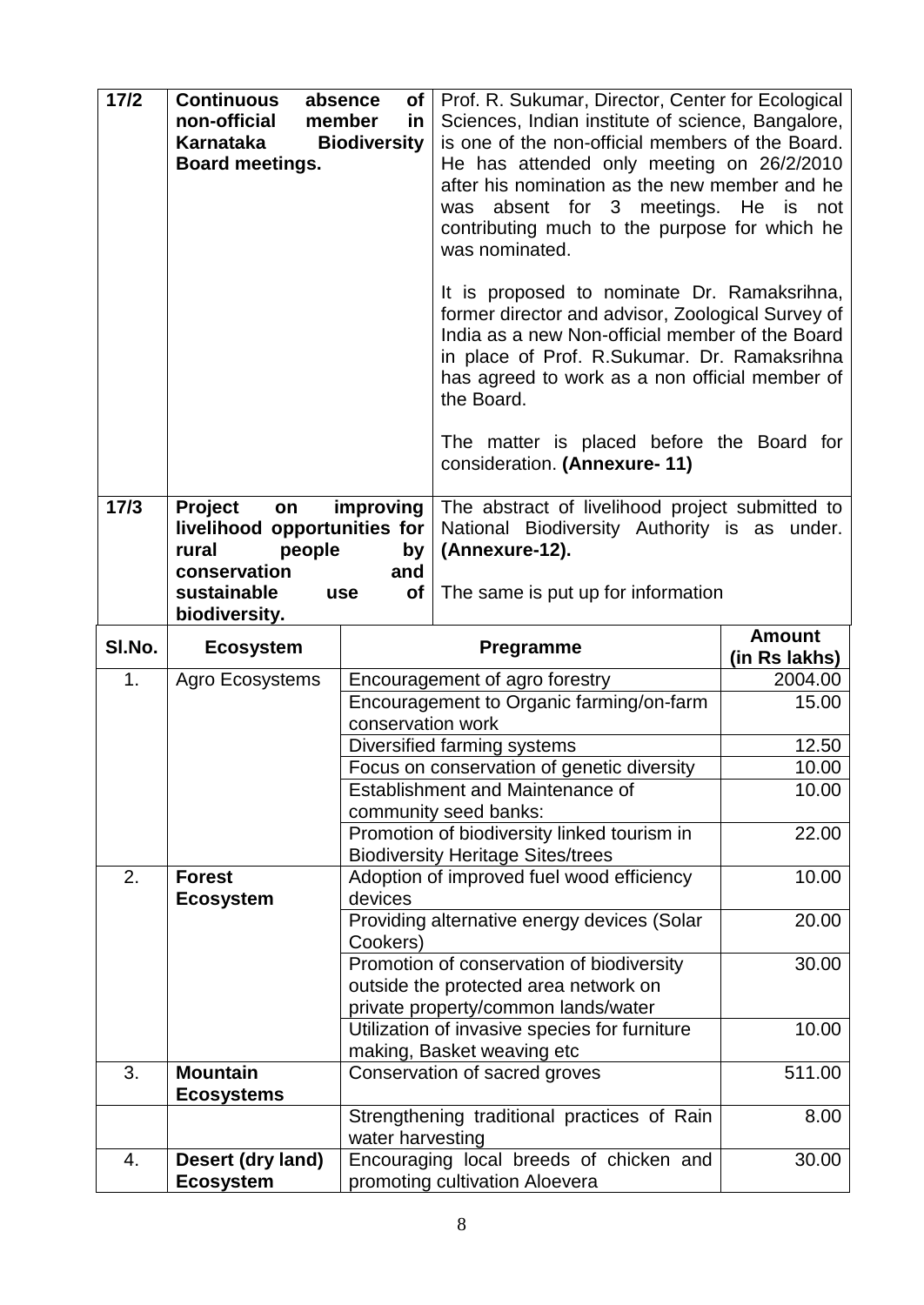| 5.   | Wetland<br><b>Ecosystem</b>                                                                                                                                                                                                                                                                           | Studies on fish and hydrophytes                                                                                                                                                                                                                                                                                                                                                                                                                                                                                                                                                                                                                                                          | 10.00    |
|------|-------------------------------------------------------------------------------------------------------------------------------------------------------------------------------------------------------------------------------------------------------------------------------------------------------|------------------------------------------------------------------------------------------------------------------------------------------------------------------------------------------------------------------------------------------------------------------------------------------------------------------------------------------------------------------------------------------------------------------------------------------------------------------------------------------------------------------------------------------------------------------------------------------------------------------------------------------------------------------------------------------|----------|
|      | <b>Coastal</b><br><b>Ecosystem</b>                                                                                                                                                                                                                                                                    | Awareness training to stakeholders on coral<br>reef                                                                                                                                                                                                                                                                                                                                                                                                                                                                                                                                                                                                                                      | 5.00     |
|      |                                                                                                                                                                                                                                                                                                       | Mangrove restoration activities                                                                                                                                                                                                                                                                                                                                                                                                                                                                                                                                                                                                                                                          | 18.00    |
|      |                                                                                                                                                                                                                                                                                                       | <b>Grand Total</b>                                                                                                                                                                                                                                                                                                                                                                                                                                                                                                                                                                                                                                                                       | 2,725.50 |
| 17/4 | <b>Authorization</b><br>to<br><b>Member</b><br><b>Secretary</b><br>to<br>submit<br>the<br><b>Annual Accounts</b><br><b>Revised</b><br>and<br>accounts if any,<br>for<br>every<br>financial year to<br><b>Accountant</b><br>the<br>General,<br><b>Karnataka</b><br>for<br>audit and further<br>action. | At present the authorization is being issued by the Board<br>each year to authorize Member Secretary to submit the<br>Annual Accounts and Revised accounts to Accountant<br>General, Karnataka for audit and further action. This has<br>caused delays in submission of audit report and Annual<br>Report to the State Legislature.<br>Therefore, it is requested that Member Secretary should be<br>given one time authorization to submit the Annual Accounts<br>and Revised accounts (if any) for every financial year<br>directly to the Accountant General, Karnataka for audit and<br>further action.<br>This matter is placed before the Board for consideration<br>and approval. |          |
| 17/5 | <b>Biodiversity Atlas</b>                                                                                                                                                                                                                                                                             | In the $12^{th}$ Board meeting held on 8/9/2009 and subsequent<br>Power Point presentation on 23/11/2009 in the Chambers<br>of Principal Secretary, Forest, Ecology and Environment<br>Department, the then Chairman of the Board, the proposal<br>submitted by ATREE was accepted with a request to<br>reduce the cost on collection of information on remote<br>sensing and GIS which are available with Karnataka<br>Remote Sensing Service Center.<br>The ATREE has submitted revised budget at cost of Rs.<br>lakhs for the work which includes all<br>32.338                                                                                                                       | the      |
|      |                                                                                                                                                                                                                                                                                                       | components of Biodiversity of Karnataka. The Secretary<br>(E&E) has been requested to issue a Government order<br>permitting ATREE to carry out the work. (Annexure-13)<br>This matter is placed before the Board for consideration<br>and approval.                                                                                                                                                                                                                                                                                                                                                                                                                                     |          |
|      |                                                                                                                                                                                                                                                                                                       |                                                                                                                                                                                                                                                                                                                                                                                                                                                                                                                                                                                                                                                                                          |          |
| 17/6 | Proposal<br>for<br><b>Training Farmers</b><br>and<br>Local<br><b>Communities</b>                                                                                                                                                                                                                      | Environment Support Group, Bangalore has submitted a<br>proposal for Training of BMC Members, Panchayths,<br>farmers and local communities, local officials by Interactive<br>Workshops in Kannada and English. The proposal includes<br>Preparation of Training hand book, Travel, Boarding and<br>Lodging of Resource persons, Mobilization of participants,<br>Food and refreshments for participants. The cost of the<br>training works out to Rs. 40,000/- for 50 participants.<br>(Annexure-14)                                                                                                                                                                                    |          |
|      |                                                                                                                                                                                                                                                                                                       | The proposal is placed for consideration of the Board.                                                                                                                                                                                                                                                                                                                                                                                                                                                                                                                                                                                                                                   |          |

 **Chief Conservator of Forests and Member Secretary.**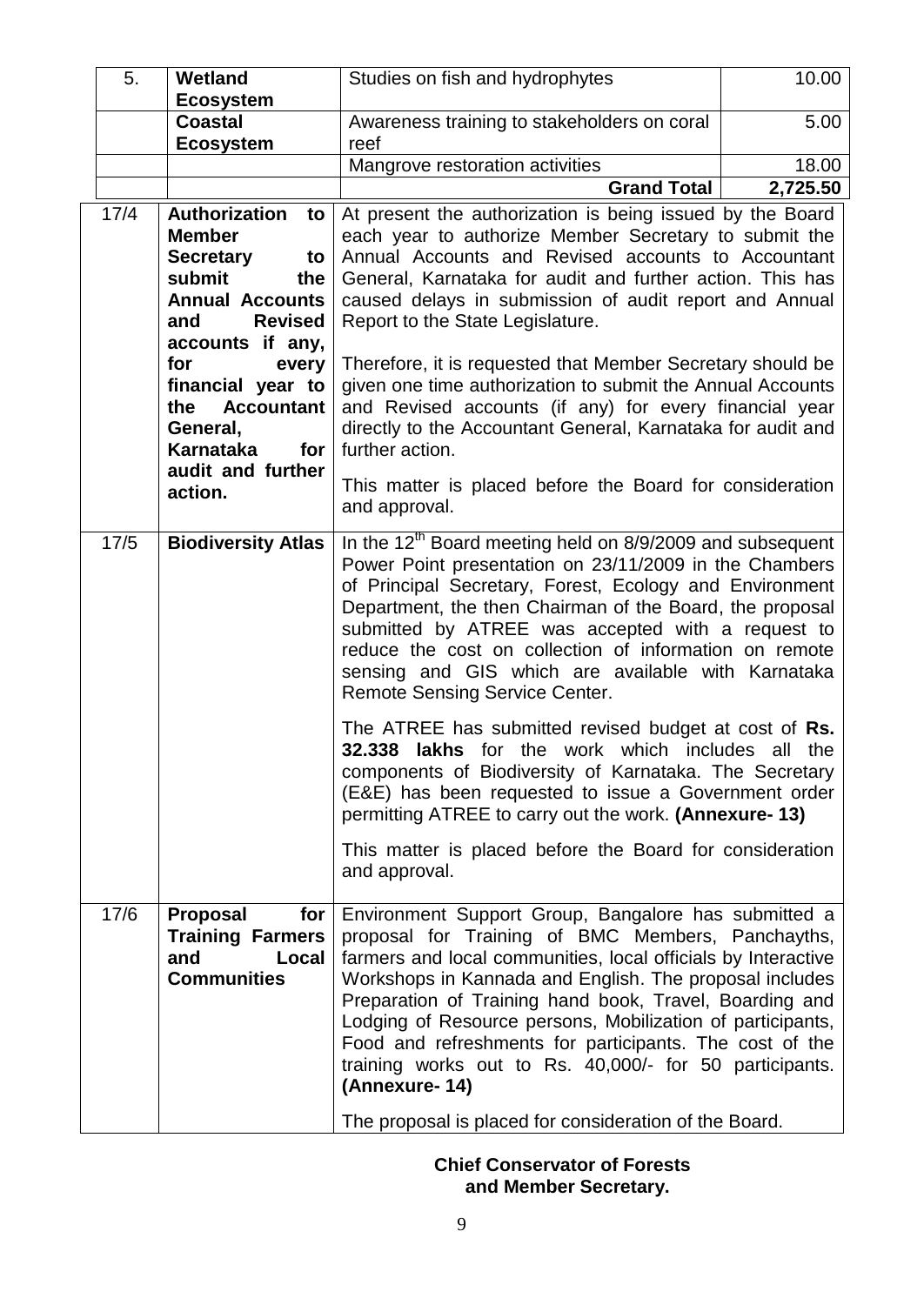### **KARNATAKA BIODIVERSITY BOARD 17 th BOARD MEETING AGENDA**

## **INDEX**

| SI.<br><b>No</b> | <b>Subject</b>                                                                                                                                          | Page<br>No |
|------------------|---------------------------------------------------------------------------------------------------------------------------------------------------------|------------|
| $\mathbf 1$      | Agenda for 17 <sup>th</sup> Board Meeting                                                                                                               | $1-9$      |
| $\mathbf{2}$     | Proceedings of the 16 <sup>th</sup> Board Meeting held on 3/2/2011                                                                                      | $10 - 16$  |
| $\mathbf{3}$     | Action taken on 16 <sup>th</sup> Board Meeting                                                                                                          | $1 - 7$    |
| 4                | New subjects for 17 <sup>th</sup> Board Meeting                                                                                                         | $7 - 9$    |
|                  | <b>Annexures</b>                                                                                                                                        |            |
| $\mathbf{1}$     | Providing suitable staff to Karnataka Biodiversity Board                                                                                                | 17         |
| 2                | Establishment of Dry Zone Biodiversity Conservation Site<br>networks.                                                                                   | 18         |
| 3                | <b>Protection of Mangroves</b>                                                                                                                          | 19         |
| 4                | <b>Bt.Brinjal - Bt.Crop</b>                                                                                                                             | 20         |
| 5                | <b>Declaring Heritage Sites</b>                                                                                                                         | 21         |
| 6                | Amendment of Karnataka Tree Preservation Act                                                                                                            | 22         |
| $\overline{7}$   | Preparation of district level action Plan of Biodiversity                                                                                               | $23 - 24$  |
| 8                | Declaration of some river patches as Heritage Site                                                                                                      | 25         |
| 9                | <b>Establishment of Dry Zone Biodiversity in-situ Conservation sites</b><br>network.                                                                    | 26-28      |
| 10               | Project on Conservation and Utilization of Deep water Rice<br>Genetic Resources of the Varada River Course in the Western<br><b>Ghats of Karnataka.</b> | 29-39      |
| 11               | Providing incentives to owners of the Heritage Trees                                                                                                    | 40-42      |
| 12               | Continuous absence of non-official member in Karnataka Biodiversity<br><b>Board Meetings</b>                                                            | 43         |
| 13               | Project on improving livelihood opportunities for rural people by<br>conservation and sustainable use of biodiversity                                   | 44-50      |
| 14               | <b>Biodiversity Atlas</b>                                                                                                                               | 51-56      |
| 15               | Proposal for Training Farmers and Local Communities                                                                                                     | 57-60      |